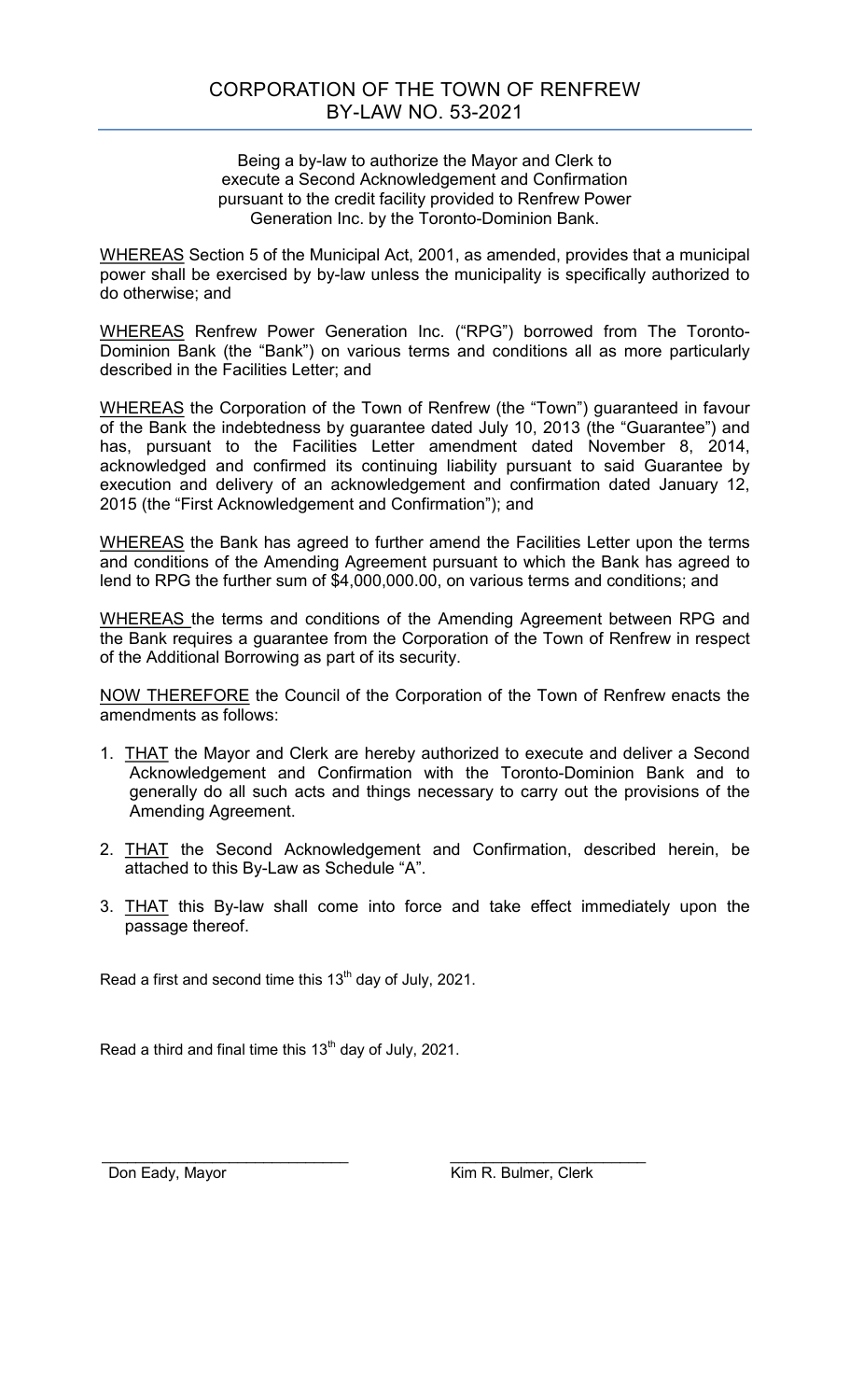## **SCHEDULE "A" TO BY-LAW NO. 53-2021**

## SECOND ACKNOWLEDGEMENT AND CONFIRMATION

## **TO: THE TORONTO-DOMINION BANK**

This SECOND ACKNOWLEDGEMENT AND CONFIRMATION is given pursuant to the terms of the amending agreement dated May 7, 2021, between The Toronto-Dominion Bank and Renfrew Power Generation Inc. (the "Amending Agreement), which amends the terms and conditions of the credit facilities provided to the Borrower pursuant to the agreement dated April 2, 2013, as amended September 12, 2013, December 27, 2013, and November 8, 2014 (the "Facilities Letter")

## **WHEREAS:**

 1. Renfrew Power Generation Inc. (the "Debtor") has borrowed from The Toronto-Dominion Bank (the "Lender") on various terms and conditions all as more particularly described in the Facilities Letter (the "Indebtedness");

 2. The Undersigned guaranteed in favour of the Lender the Indebtedness by guarantee dated July 10, 2013 (the "Guarantee") and has, pursuant to the Facilities Letter amendment dated November 8, 2014, acknowledged and confirmed its continuing liability pursuant to said Guarantee by execution and delivery of an acknowledgement and confirmation dated January 12, 2015 (the "First Acknowledgement and Confirmation"); and

 3. The Lender has agreed to further amend the Facilities Letter upon the terms and conditions of the Amending Agreement pursuant to which the Lender has agreed to lend to the Debtor the further sum of \$4,000,000.00, on various terms and conditions (the "Additional Borrowing"); and

4. The Undersigned has, pursuant to the Amending Agreement, agreed to execute and deliver this Second Acknowledgement and Confirmation with respect to its continued liability to the Bank.

 NOW THEREFORE in consideration of the sum of Ten Dollars, and other good and valuable consideration, the receipt and sufficiency of which are hereby acknowledged:

1. The undersigned hereby:

(1) Consents, accepts, and approves of the Additional Borrowing;

 (2) Confirms that By-Law Number 53-2021, a certified true copy of which is attached hereto as Exhibit "A", authorizes the Mayor and the Clerk to execute this Acknowledgment and Confirmation on behalf of the Undersigned; and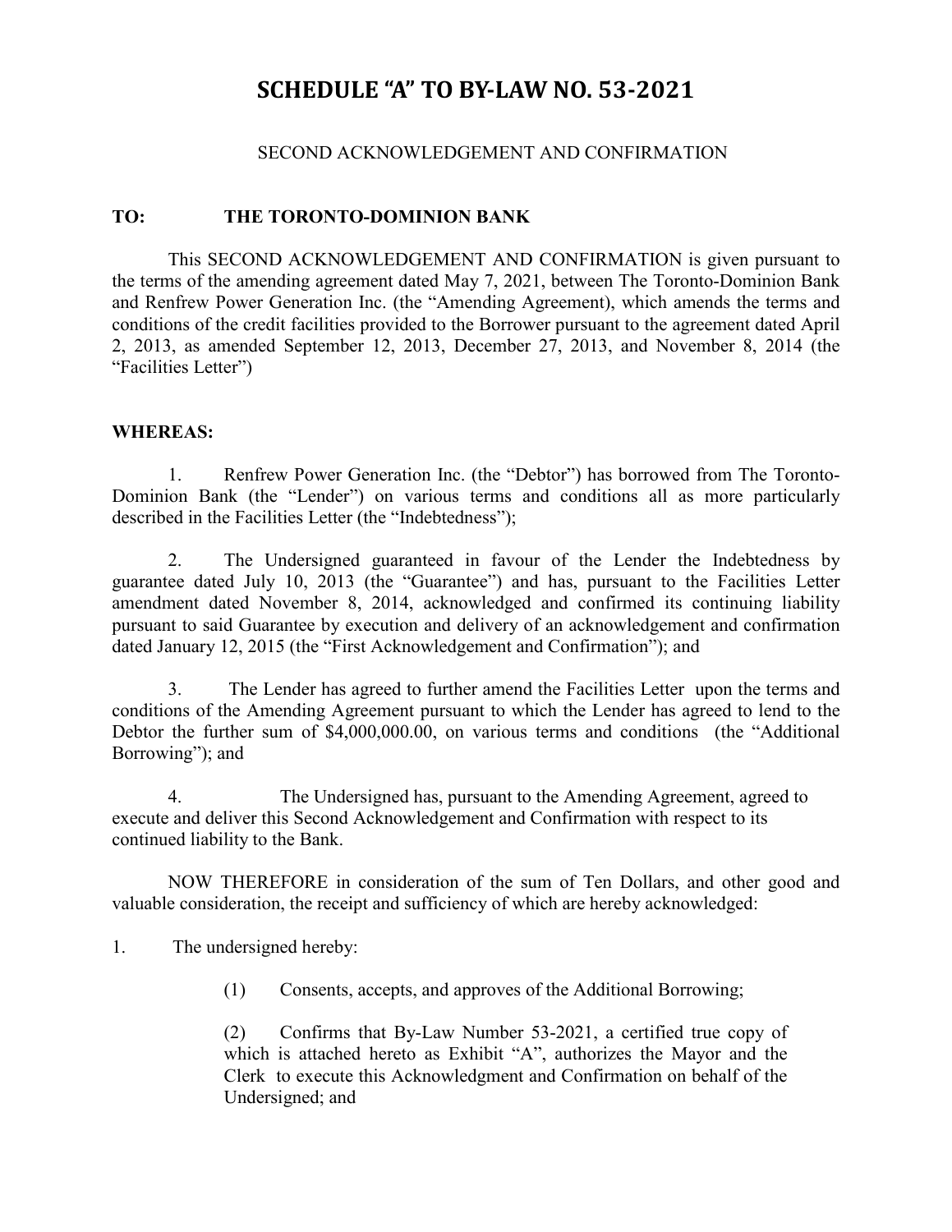(3) Confirms, acknowledges, and agrees that nothing herein contained shall derogate from, reduce or in any way restrict the liability of the Undersigned to the Bank with respect to the Obligations of the Debtor pursuant to the Guarantee, and which binds the Undersigned for the full term of the Indebtedness and the Additional Borrowing herein referenced;

This Acknowledgement is executed and delivered in support of the Facilities Letter as amended by the Amending Agreement and enures to the benefit of the Lender and shall be binding upon the Undersigned and its respective legal representatives, successors, and assigns.

*remainder of page left blank intentionally*